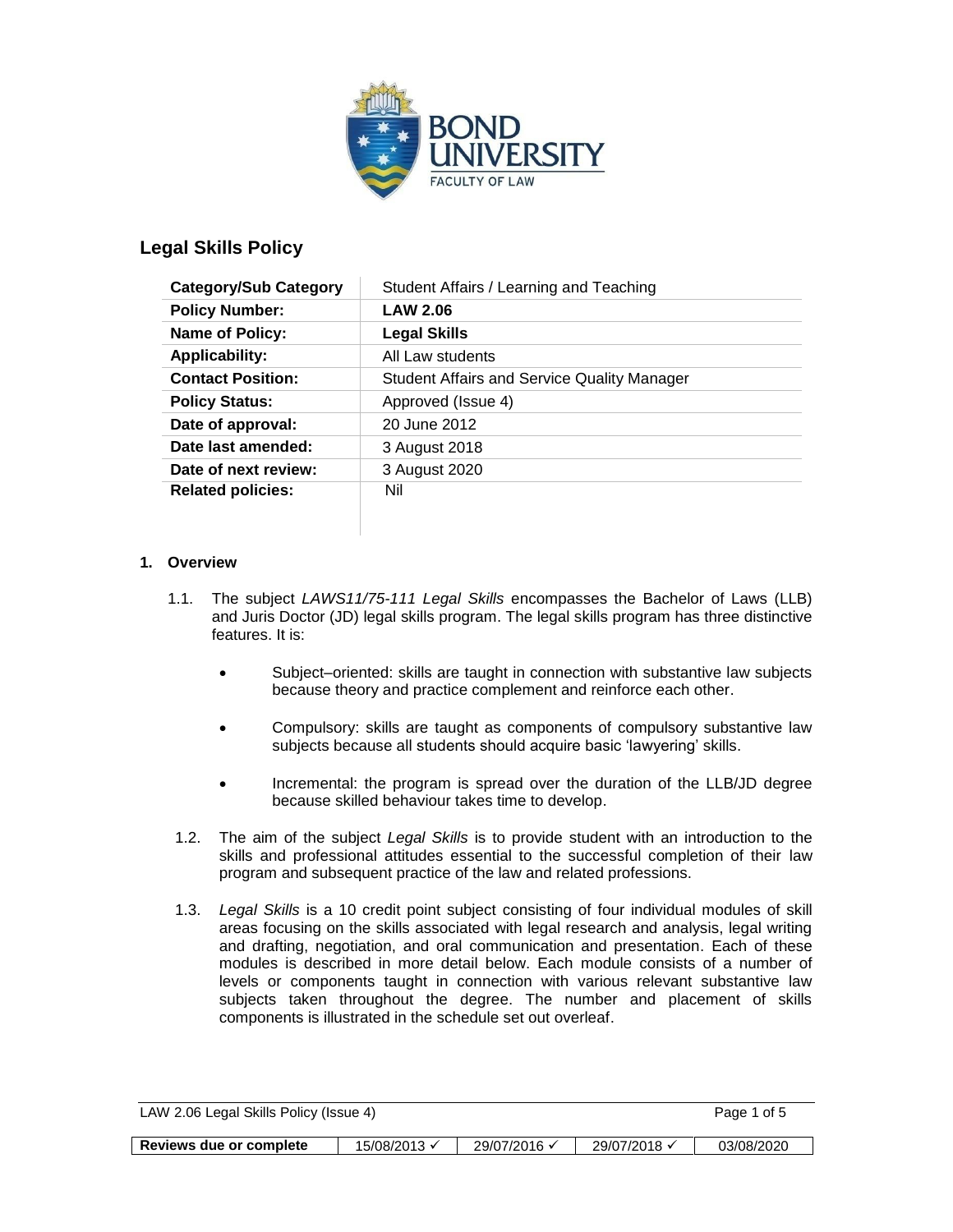1.4. A variety of teaching methods including formal oral and written instruction, demonstrations, interactive small group discussions, moots and other experimental learning exercises, and self-directed learning are utilised to assist students to attain greater proficiency in all skills areas.

### **2. Definitions**

Nil

**3. The Policy**

### **Skills Modules**

- 3.1. **Legal Research and Analysis:** this module aims to teach students how to use the legal information network, including the Law Library. It also aims to familiarise students with problem solving methodology and analytical skills.
- 3.2. **Legal Writing and Drafting:** this module seeks to provide students with basic good writing and drafting skills, an introduction to the principles of plain English writing and drafting, structure and organisation of documents, proofreading and spelling, methods of footnoting and legal citation, and introduction to the capabilities of computer programs (including the use of precedents), and the application of writing skills in legal letter writing and in drafting legal documents.
- 3.3. **Negotiation:** this module introduces students to the general principles and techniques of negotiation including those involved in team negotiations, and to the advantages and disadvantages of various ADR processes such as mediation and arbitration.
- 3.4. **Oral Communication and Presentation:** this module assists students to develop the ability to define and analyse relevant legal issues in a problem and research the law applicable to those issues, and to formulate concise and coherent legal arguments and present those arguments orally in court. The module also assists students to develop the communication and interviewing skills required to obtain instructions from clients and to render advice to them.

| <b>LAWS11/75-111 LEGAL SKILLS</b>                       |                                               |                                               |                    |                                                                  |  |  |
|---------------------------------------------------------|-----------------------------------------------|-----------------------------------------------|--------------------|------------------------------------------------------------------|--|--|
| <b>INDIVIDUAL</b><br><b>SKILLS</b><br><b>COMPONENTS</b> | <b>LEGAL</b><br><b>RESEARCH</b><br>& ANALYSIS | <b>LEGAL WRITING</b><br><b>&amp; DRAFTING</b> | <b>NEGOTIATION</b> | <b>ORAL</b><br><b>COMMUNICATION</b><br><b>&amp; PRESENTATION</b> |  |  |
|                                                         | Australian Legal<br>System                    | Principles of<br><b>Contractual Liability</b> | Law of Obligations | Criminal Law and<br>Procedure A                                  |  |  |
| <b>SUBJECTS</b>                                         | Principles of<br><b>Tortious Liability</b>    | Law of Civil<br>Remedies                      | Land Law           | Property Law                                                     |  |  |
|                                                         | Criminal Law and<br>Procedure B               | Personal Property<br>Transactions             |                    | <b>Business</b><br>Associations                                  |  |  |
|                                                         | <b>Constitutional Law</b>                     | Equity                                        |                    | <b>Corporations Law</b>                                          |  |  |
|                                                         | Administrative Law                            | Civil Procedure                               |                    | Evidence                                                         |  |  |

| LAW 2.06 Legal Skills Policy (Issue 4) |  |  | Page 2 of 5 |
|----------------------------------------|--|--|-------------|
|                                        |  |  |             |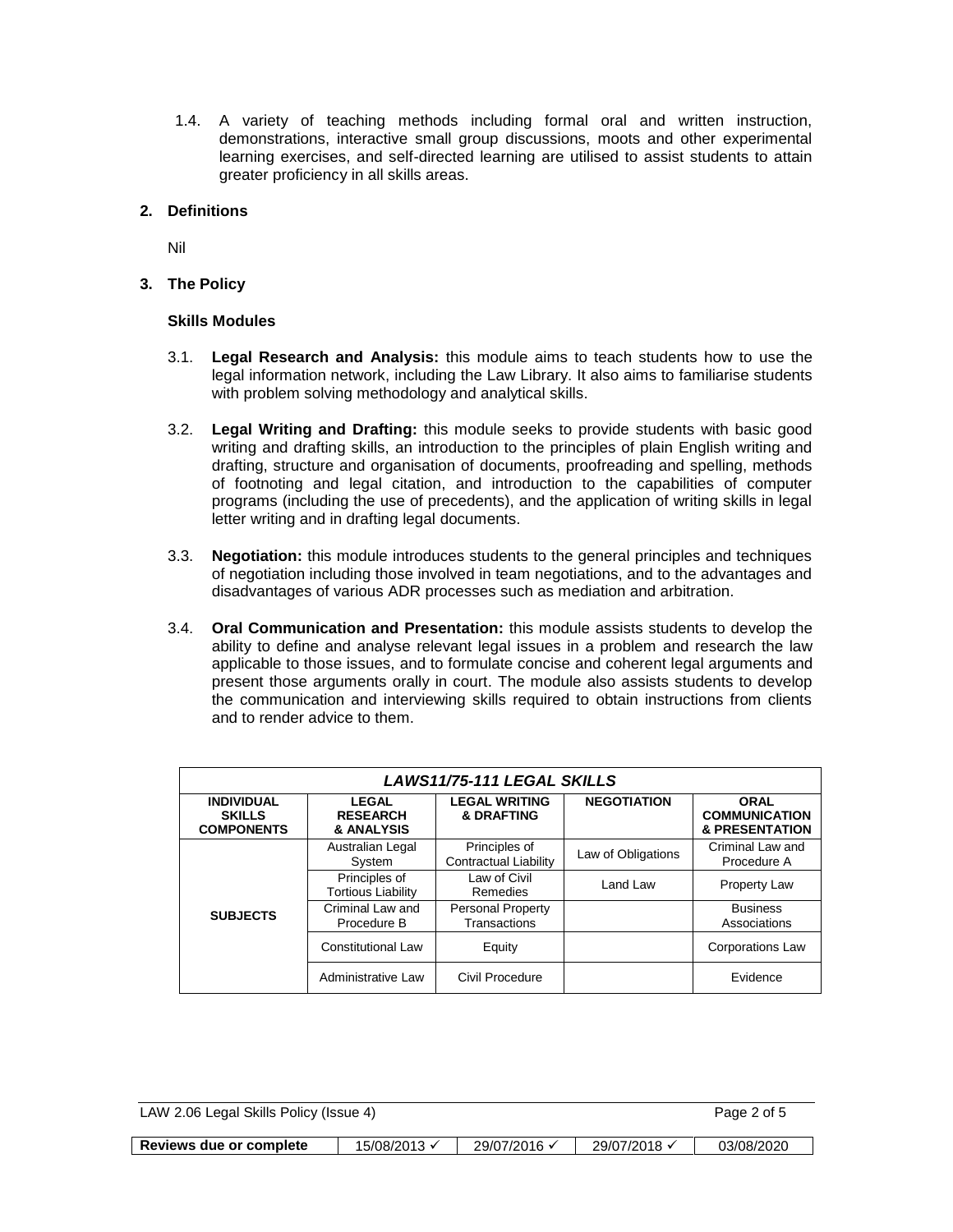- 3.5. All students (with the exception of those granted an exemption from the program) must satisfactorily complete the legal skills program in order to obtain their degree, that is, the subject *Legal Skills* is a compulsory subject for the LLB/JD degrees. Following graduation, students will receive a separate skills certificate that indicates the level of competence they attained in each module.
- 3.6. Students with credit for subjects containing skill components should consult the Law Student Affairs and Service Quality Manager (SASQM) to ascertain whether they are entitled to an exemption from the legal skills program.

#### **Sign-up Process**

- 3.7. Subject Coordinators of the substantive law subjects that contain skills components may use 'sign-up sheets' to enable students to register to complete the relevant skills exercise (eg, moot, negotiation, client interview) at a particular time. The Faculty encourages the use of an electronic sign-up process via iLearn for this purpose.
- 3.8. In the interests of maintaining student confidentiality, Subject Coordinators must ensure that 'sign-up sheets' (and other public/iLearn notices) identify students by name or SID only.
- 3.9. As a general rule, students who do not sign up for a skills exercise by the specified deadline will be randomly allocated by the Subject Coordinator to available timeslots and will not be subject to any penalty in relation to the skills exercise.
- 3.10. Where a Subject Coordinator considers it a necessary discipline to penalise the failure of students to sign up for a particular skills exercise by the specified deadline, then the consequences of not signing up on time must be drawn to the attention of students in all materials/announcements relating to the skills exercise, the 'sign-up sheets' must be available for a minimum of one week, and the penalty imposed must not exceed 10% of the marks awarded to that skills exercise (rounded off to the nearest one-half mark). Subject Coordinators retain discretion to waive any penalty where medical reasons or extenuating circumstances explain a student's failure to sign up for the skills exercise on time.

### **Passing Legal Skills**

- 3.11. Students are obliged to obtain an overall pass in *Legal Skills*. If a student does not obtain an overall pass, the student will be obliged to re-enrol in the subject. The student can carry forward credit for the modules passed but will be required to pass supplementary exercises in failed modules to obtain a passing grade in the subject on re-enrolment.
- 3.12. If a student fails *Legal Skills*, and is eligible under University Regulations for a supplementary examination, the Executive Dean has discretion to grant a pass/fail supplementary examination to the student.
- 3.13. A result will be recorded for *Legal Skills* at the end of the semester in which all components have been completed. Until all components are completed a student will have an incomplete result ('INC') for the subject.

| LAW 2.06 Legal Skills Policy (Issue 4) |              |              |              | Page 3 of 5 |
|----------------------------------------|--------------|--------------|--------------|-------------|
|                                        |              |              |              |             |
| Reviews due or complete                | 15/08/2013 √ | 29/07/2016 √ | 29/07/2018 √ | 03/08/2020  |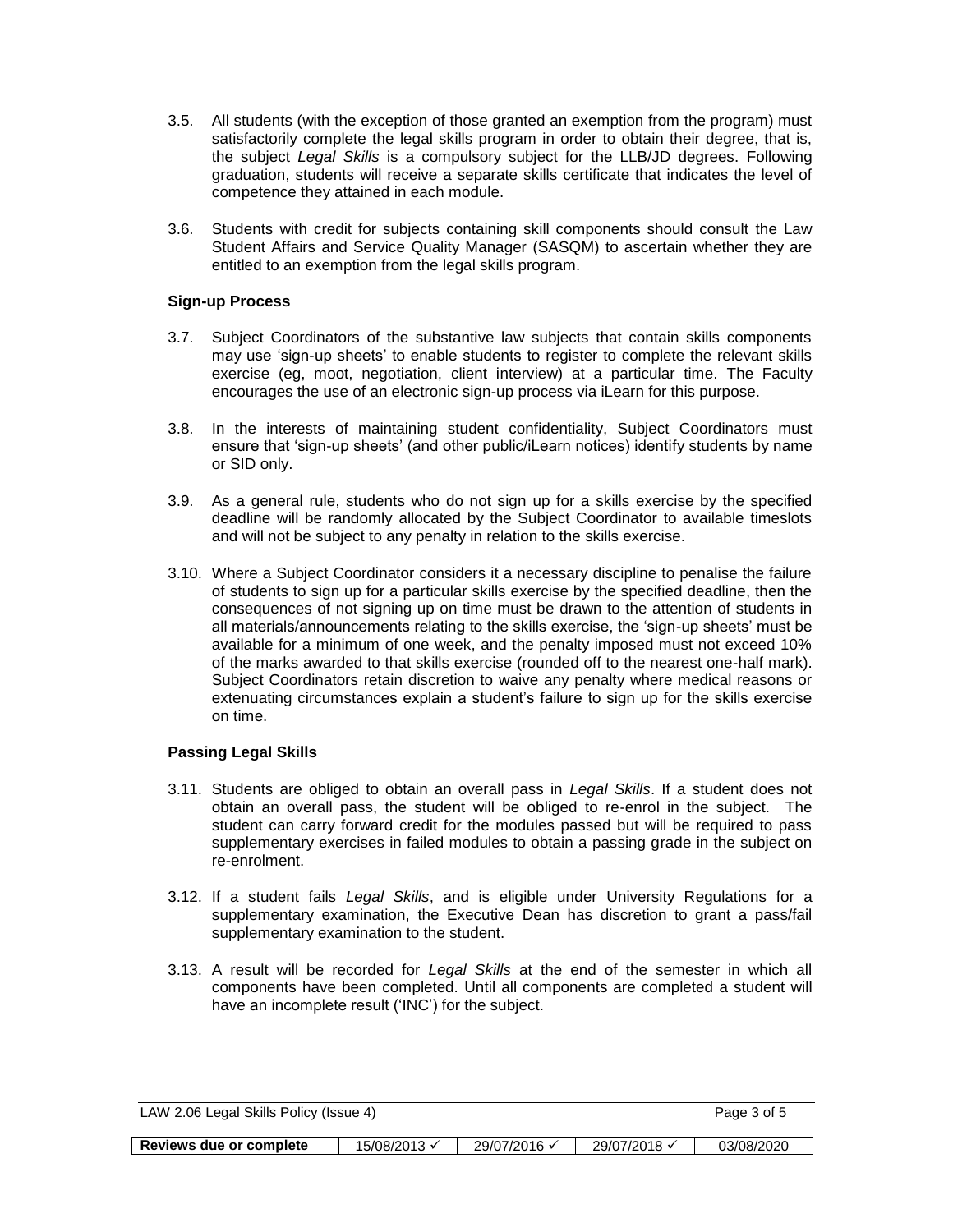#### **Marks**

- 3.14. In each skill component students will be given a mark which will be recorded for both the substantive subject in which the skill component is contained and for *Legal Skills*.
- 3.15. Legal Skills currently contains 17 components. These components are equally weighted in each module. The final mark for *Legal Skills* will be the average of the percentages gained across each skill module.
- 3.16. Most marks will derive from work undertaken by students on an individual basis. In some components a student's mark will derive from their performance as part of a small group for which either an individual or group mark will be awarded.

#### **Failure or Withdrawal**

3.17. Students who fail or withdraw from a substantive subject containing a skill component will be required to complete the skill component again when they attempt the substantive subject once more. The mark applied to *Legal Skills* will be the highest mark achieved for the skill component in that substantive subject, whether on the first or subsequent attempt.

#### **Students with Credit from other Institutions and Exempt from Legal Skills**

- 3.18. Some students who have been given substantial credits for four or more compulsory law subjects at other institutions will be exempt from the legal skills program. Those students are still obliged to undertake any skill components in the substantive subjects in which they enrol.
- 3.19. If those students are concerned that they are at a disadvantage in undertaking this exercise they should contact the subject coordinator where they can be referred to materials covering that skill module. Exempt students can choose to sit in on other subjects where prior skill components are being taught to upgrade their skills. Students should contact the subject coordinator of any subject where prior skill components are offered before sitting in on that subject.
- 3.20. Exempt students will need to complete a 10 credit point law elective in place of *Legal Skills*.

#### **Students with Credit from other Institutions but not Exempt from Legal Skills**

3.21. For students with credit for some compulsory substantive subjects but who are not exempt from the skills program, their marks for *Legal Skills* will be averaged across those components attempted.

#### **Skills Certificate**

3.22. Following graduation, students will receive a legal skills certificate recording the grade obtained in *Legal Skills* and the mark obtained in individual skills modules.

#### **Amendment to Legal Skills Program**

3.23. As the legal skills program continues over a number of semesters, amendments to the program may be necessary due to curriculum changes, University Regulations,

| LAW 2.06 Legal Skills Policy (Issue 4) |              |              |              | Page 4 of 5 |
|----------------------------------------|--------------|--------------|--------------|-------------|
| Reviews due or complete                | 15/08/2013 √ | 29/07/2016 √ | 29/07/2018 √ | 03/08/2020  |

| Reviews due or complete | 15/08/2013 $\times$ | 29/07/2016 | · 29/07/2018 | 03/08/2020 |
|-------------------------|---------------------|------------|--------------|------------|
|-------------------------|---------------------|------------|--------------|------------|